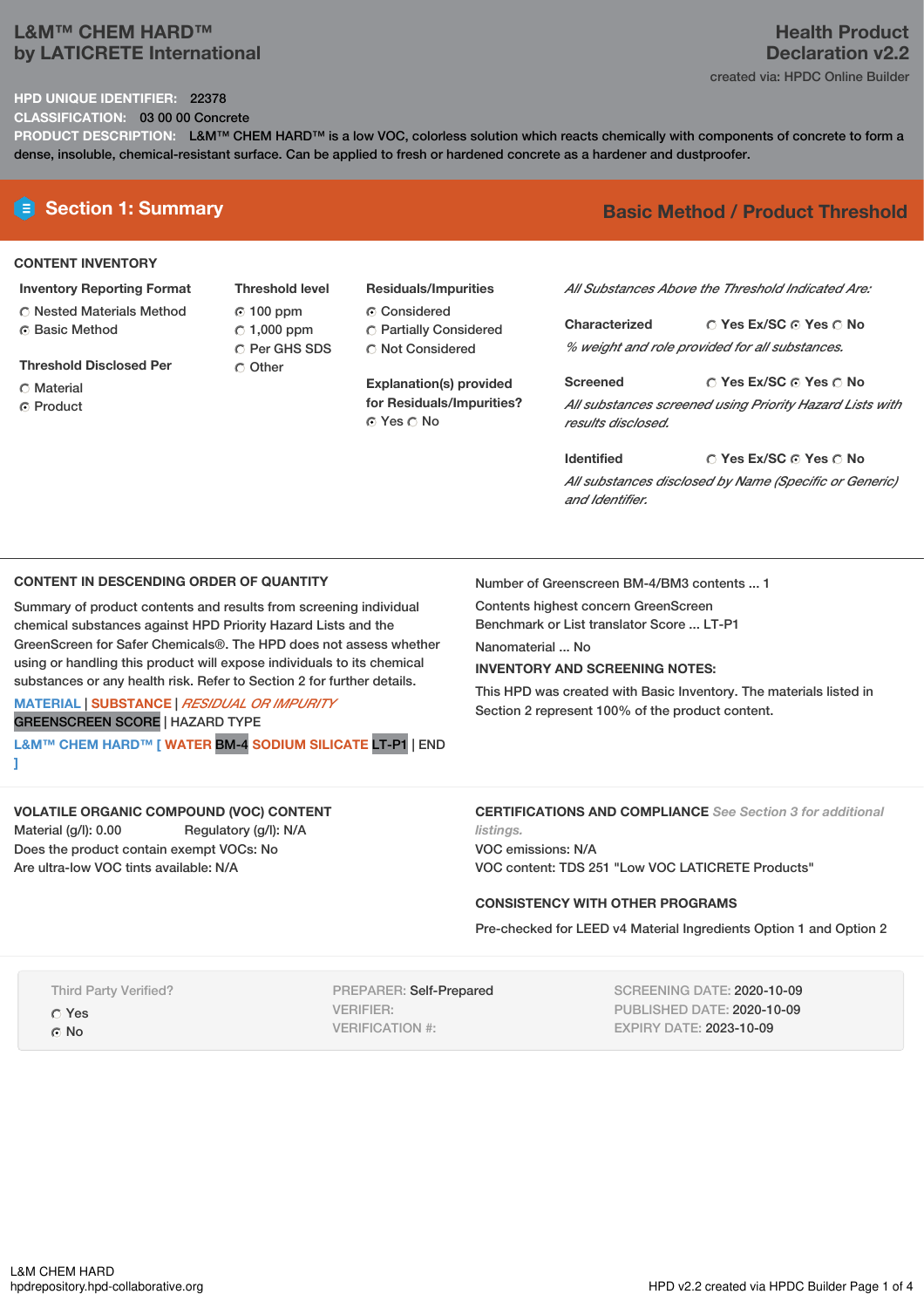This section lists contents in a product based on specific threshold(s) and reports detailed health information including hazards. This HPD uses the *inventory method indicated above, which is one of three possible methods:*

- *Basic Inventory method with Product-level threshold.*
- *Nested Material Inventory method with Product-level threshold*
- *Nested Material Inventory method with individual Material-level thresholds*

Definitions and requirements for the three inventory methods and requirements for each data field can be found in the HPD Open Standard version *2.2, available on the HPDC website at: [www.hpd-collaborative.org/hpd-2-2-standard](https://www.hpd-collaborative.org/hpd-2-2-standard)*

| <b>L&amp;M™ CHEM HARD™</b>                                                                |                                                                                                                                    |                                      |          |  |                                                    |  |
|-------------------------------------------------------------------------------------------|------------------------------------------------------------------------------------------------------------------------------------|--------------------------------------|----------|--|----------------------------------------------------|--|
| PRODUCT THRESHOLD: 100 ppm                                                                | RESIDUALS AND IMPURITIES CONSIDERED: Yes                                                                                           |                                      |          |  |                                                    |  |
| potentially greater than 100 ppm.                                                         | RESIDUALS AND IMPURITIES NOTES: Residuals and impurities are measured by quantitative methods and are only displayed when they are |                                      |          |  |                                                    |  |
| OTHER PRODUCT NOTES: See SDS at www'laticrete.com for occupational exposure information.  |                                                                                                                                    |                                      |          |  |                                                    |  |
| <b>WATER</b>                                                                              |                                                                                                                                    |                                      |          |  | ID: 7732-18-5                                      |  |
|                                                                                           | HAZARD SCREENING METHOD: Pharos Chemical and Materials Library HAZARD SCREENING DATE: 2020-10-09                                   |                                      |          |  |                                                    |  |
| $\%$ : 80.0000 - 90.0000                                                                  | $GS:$ BM-4                                                                                                                         | RC: None                             | NANO: No |  | <b>SUBSTANCE ROLE: Diluent</b>                     |  |
| <b>HAZARD TYPE</b>                                                                        | <b>AGENCY AND LIST TITLES</b>                                                                                                      | <b>WARNINGS</b>                      |          |  |                                                    |  |
| None found                                                                                |                                                                                                                                    |                                      |          |  | No warnings found on HPD Priority Hazard Lists     |  |
|                                                                                           | SUBSTANCE NOTES: The amount of this component may vary based on the plant of manufacture.                                          |                                      |          |  |                                                    |  |
|                                                                                           |                                                                                                                                    |                                      |          |  |                                                    |  |
| <b>SODIUM SILICATE</b>                                                                    |                                                                                                                                    |                                      |          |  | ID: 1344-09-8                                      |  |
|                                                                                           | HAZARD SCREENING METHOD: Pharos Chemical and Materials Library HAZARD SCREENING DATE: 2020-10-09                                   |                                      |          |  |                                                    |  |
| %: $10,0000 - 15,0000$                                                                    | GS: LT-P1                                                                                                                          |                                      |          |  | RC: None NANO: No SUBSTANCE ROLE: Surface modifier |  |
| <b>HAZARD TYPE</b>                                                                        | <b>AGENCY AND LIST TITLES</b>                                                                                                      | <b>WARNINGS</b>                      |          |  |                                                    |  |
| <b>ENDOCRINE</b>                                                                          | <b>TEDX - Potential Endocrine Disruptors</b>                                                                                       | <b>Potential Endocrine Disruptor</b> |          |  |                                                    |  |
| SUBSTANCE NOTES: The amount of this component may vary based on the plant of manufacture. |                                                                                                                                    |                                      |          |  |                                                    |  |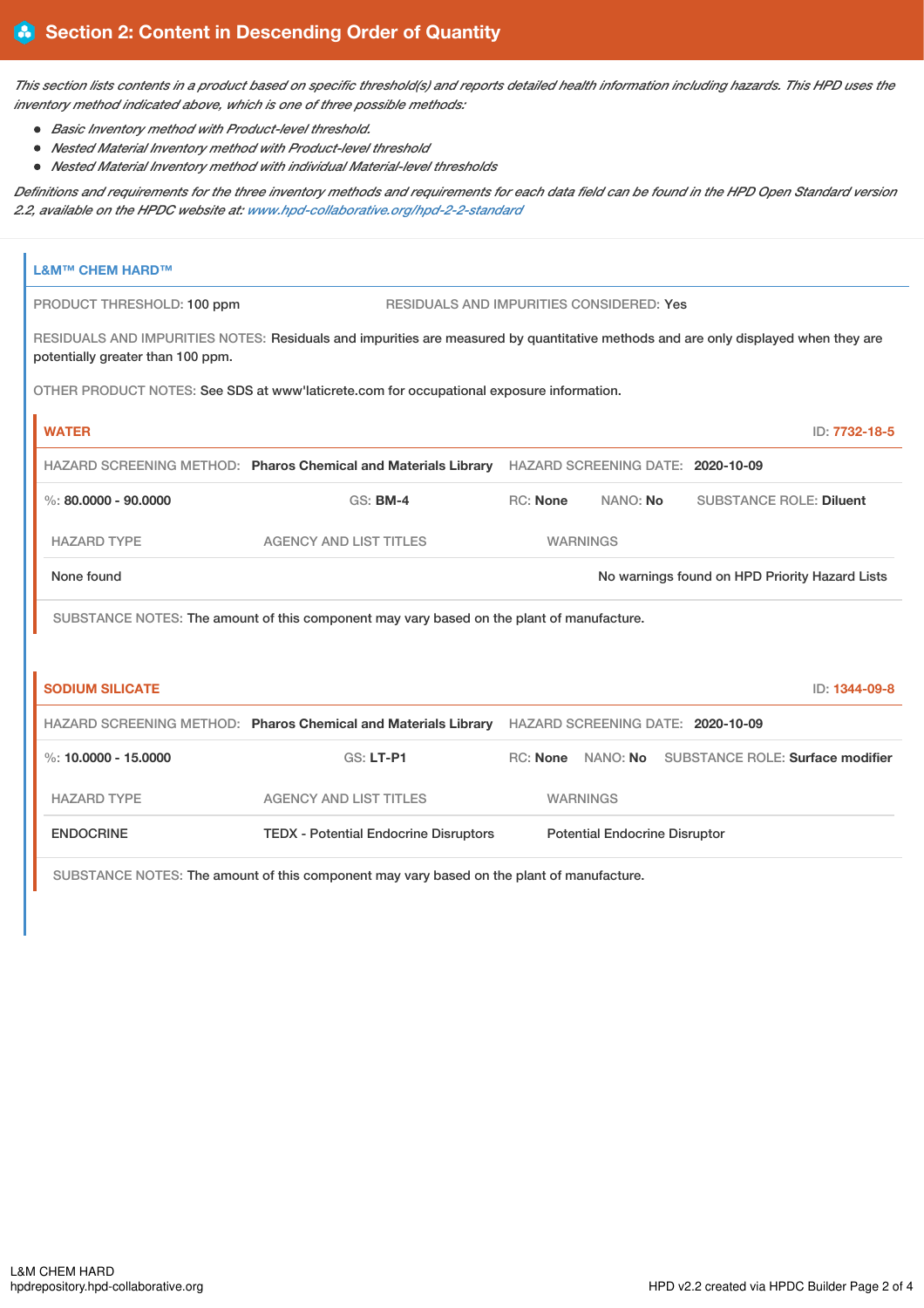This section lists applicable certification and standards compliance information for VOC emissions and VOC content. Other types of health or *environmental performance testing or certifications completed for the product may be provided.*

| <b>VOC EMISSIONS</b>                                                                                                                                                                                                          | N/A                                                      |                                    |  |  |  |  |
|-------------------------------------------------------------------------------------------------------------------------------------------------------------------------------------------------------------------------------|----------------------------------------------------------|------------------------------------|--|--|--|--|
| <b>CERTIFYING PARTY: Self-declared</b><br><b>APPLICABLE FACILITIES: Applies to All Facilities.</b><br><b>CERTIFICATE URL:</b>                                                                                                 | <b>EXPIRY DATE:</b><br><b>ISSUE DATE: 2020-10-</b><br>09 | <b>CERTIFIER OR LAB: LATICRETE</b> |  |  |  |  |
| CERTIFICATION AND COMPLIANCE NOTES: L&M™ CHEM HARD™ has not been tested for VOC emissions.                                                                                                                                    |                                                          |                                    |  |  |  |  |
| <b>VOC CONTENT</b>                                                                                                                                                                                                            | <b>TDS 251 "Low VOC LATICRETE Products"</b>              |                                    |  |  |  |  |
| <b>CERTIFYING PARTY: Self-declared</b><br><b>APPLICABLE FACILITIES: Applies to All Facilities.</b><br><b>CERTIFICATE URL:</b><br>https://cdn.laticrete.com/~/media/support-and-<br>downloads/technical-datasheets/tds251.ashx | <b>EXPIRY DATE:</b><br><b>ISSUE DATE: 2020-08-</b><br>12 | <b>CERTIFIER OR LAB: LATICRETE</b> |  |  |  |  |
| CERTIFICATION AND COMPLIANCE NOTES: Meets LEED v4.1 Credit "Low Emitting Materials" VOC Content Requirements per SCAQMD Rule<br>1113 (Default).                                                                               |                                                          |                                    |  |  |  |  |

# **Section 4: Accessories**

This section lists related products or materials that the manufacturer requires or recommends for installation (such as adhesives or fasteners), maintenance, cleaning, or operations. For information relating to the contents of these related products, refer to their applicable Health Product *Declarations, if available.*

No accessories are required for this product.

# **Section 5: General Notes**

L&M™ CHEM HARD™ meets the Living Building Challenge v4.0 requirement that the product does not contain any of the Red Listed Materials or Chemicals. Specifically, L&M CHEM HARD does not contain the following: Antimicrobials (marketed with a health claim) •Alkylphenols and related compounds •Asbestos •Bisphenol A (BPA) and structural analogues •California Banned Solvents •Chlorinated Polymers, including Chlorinated polyethylene (CPE), Chlorinated Polyvinyl Chloride (CPVC), Chloroprene (neoprene monomer), Chlorosulfonated polyethylene (CSPE), Polyvinylidiene chloride (PVDC), and Polyvinyl Chloride (PVC) •Chlorobenzenes •Chlorofluorocarbons (CFCs) & Hydrochlorofluorocarbons (HCFCs) •Formaldehyde (added) • Monomeric, polymeric and organo-phosphate halogenated flame retardants (HFRs) •Organotin Compounds •Perfluorinated Compounds (PFCs) •Phthalates (orthophthalates) •Polychlorinated Biphenyls (PCBs) •Polycyclic Aromatic Hydrocarbons (PAH) •Short-Chain and Medium-Chain Chlorinated Paraffins •Toxic Heavy Metals - Arsenic, Cadmium, Chromium, Lead (added), and Mercury •Wood treatments containing Creosote, Arsenic or Pentachlorophenol. See Section 1 for Volatile Organic Compounds (VOC) (wet applied products) information.